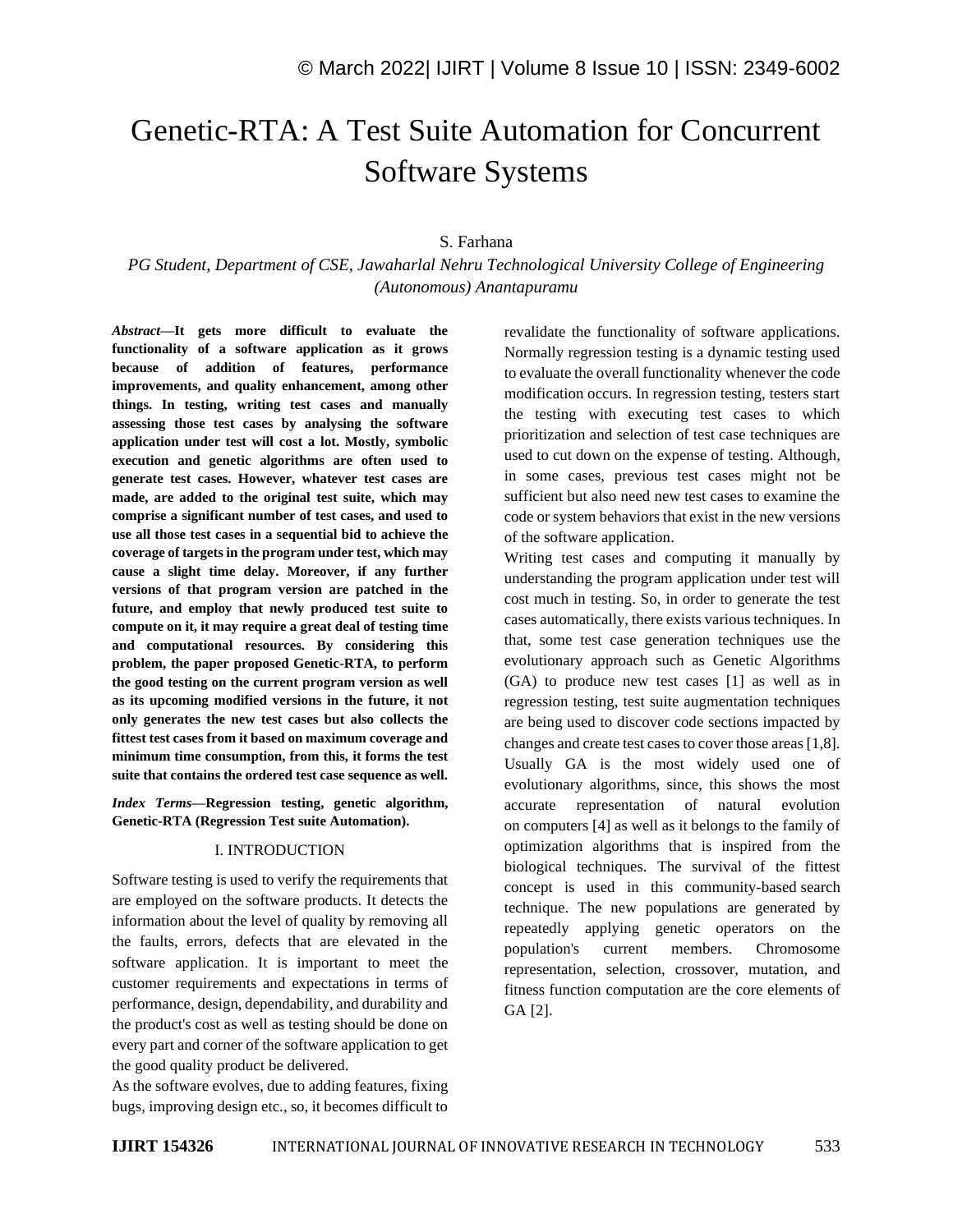

Fig. 1: Process flow of Genetic-RTA.

Prior techniques work in the form of, whatever the test cases that are generating, are added into the initial test suite which may form a bulk of test cases and used to pick those test cases in a sequential manner to meet the coverage of targets in the program under test, which may provide a bit delay in the form of time.

By considering the problem and to perform the good testing on the current program version as well as its upcoming modified versions in the future, it has to reduce the computation resources by collecting the finest test cases from the generated test cases for the better coverage of the program under test. Even though there is no extra time to compute all the test cases that exist in the test suite and to get the maximum coverage to that program version, the test cases must be arranged in the order for performing the test.

In this proposed work, Genetic-Regression Test suite Automation (Genetic-RTA) technique is used to reduce the test cost whenever the modified version of a program is under test, firstly, it uses the genetic algorithm in order to create new test cases, then it collects some of the feasible test cases from the newly formed test cases and places those test cases in an order on the basis of execution time and coverage by calculating the fitness to those generated test cases, such that a test suite be created.

# II. SOFTWARE TESTING

Software testing [5], the aim of software testing is to detect mistakes, and a good test is one that has a wide chance of finding an error. As a result, a software engineer should consider testability while designing and implementing a computer-based application program. Simultaneously, the tests must have a combination of qualities that enable it to identify the most faults with the least amount of work.

Each and every developing product can be assessed in two distinct ways: (1) realizing the every particular function that a product is programmed to deliver, tests can be performed to illustrate that function is operative while also looking for errors in every function, and (2) understanding the inner structure of a product, tests can be conducted to ensure that internal activities are performed as per specifications, and all system components are in working order.



# Fig. 2: Quadratic equation program as motivating example

In this, functional testing is the first method, while structural testing is the second. The term "functional testing" refers to tests performed at the application interface. Black box testing is another name for this type of testing. It evaluates certain essential characteristics of a system while paying minimal attention to the software's core logical structure. Software is anticipated through structural testing, which involves a careful analysis of procedural detail. It's often referred to as "white box" testing. Test cases that exercise particular sets of criteria and/or loops are provided to exercise logical paths across the application and interactions between subsystems.

# III. GENETIC ALGORITHM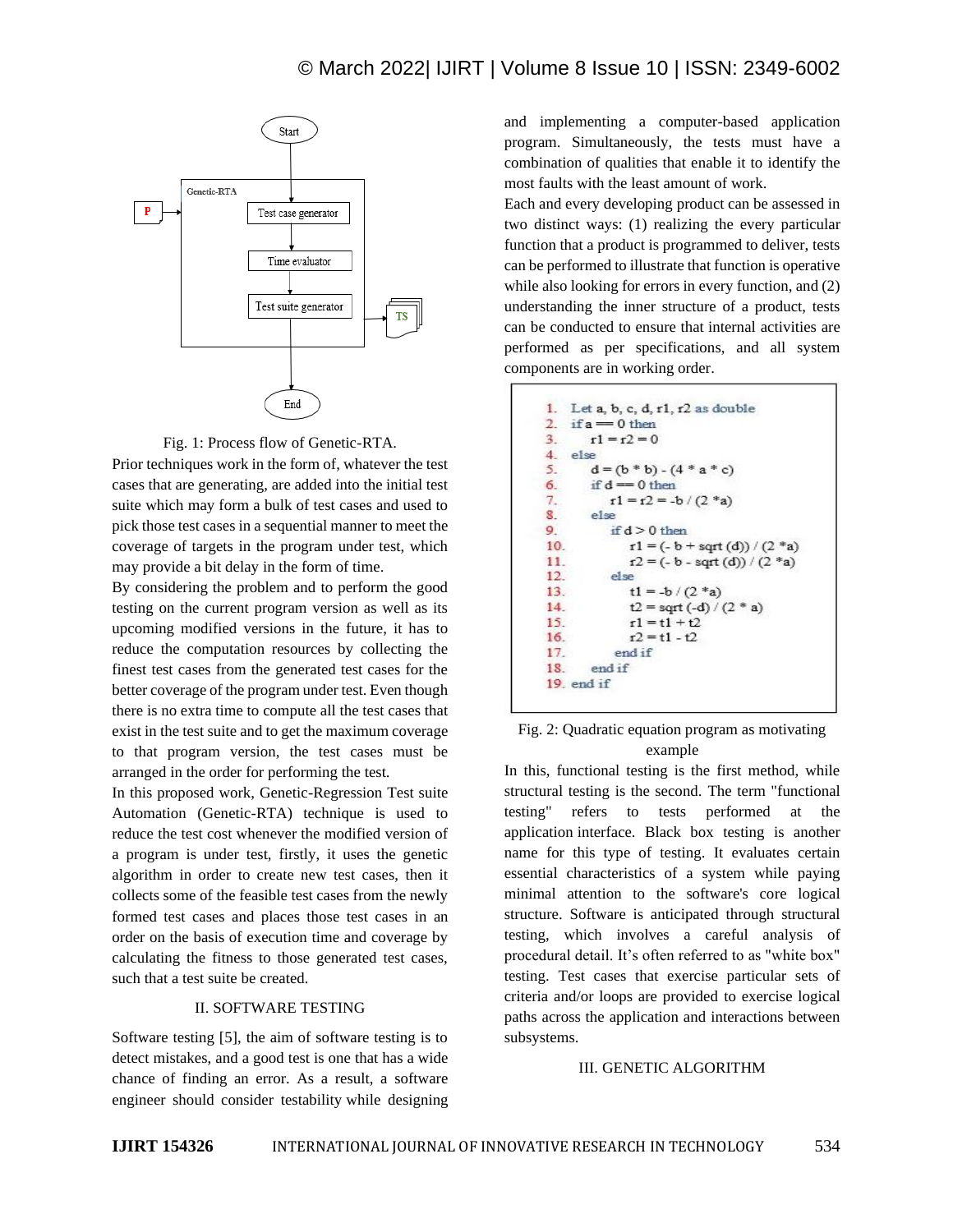# © March 2022| IJIRT | Volume 8 Issue 10 | ISSN: 2349-6002

For machine learning, pattern classification, and optimization problems, genetic algorithms are frequently employed. Holland and his student introduced it in 1970, and it is mostly used for adaptive exploration and dynamic system design. To find a solution to an issue, GA employs reintegration and modification operators. The solution consists of numerical strings, such as bit-String, which represent the genes [6].



Fig. 3: Example CFG of quadratic equation.

Operators [3] that are widely used in the GA are encoding schemes, selection, crossover and mutation. These operators also include a variety of approaches and methodologies. The following is a quick rundown of the GA operators.

The first is encoding schemes, which play an essential role in most computational problems and demand that supplied information be encoded in a certain bit string, which is varied according to the domain issues. Binary, octal, hexadecimal, permutation, value-based, and tree are quite known encoding techniques.

Second is the selection, which is a crucial phase in genetic algorithms that decides whether or not a specific string will engage in the replication process. The reproduction operator is another term for the selection step, and the stability of GA is influenced by the evolutionary changes. Roulette wheel, rank, tournament, boltzmann, and stochastic universal sampling are some of the widely used selection strategies.

Table 1: Example paths for quadratic equation program.

|  | $\sim$<br>ີ |  |  |  |  |  |
|--|-------------|--|--|--|--|--|
|  |             |  |  |  |  |  |

| Path <sub>2</sub> | S | 2F | 5 | 6T | $\overline{ }$ | E  |    |    |    |   |
|-------------------|---|----|---|----|----------------|----|----|----|----|---|
| Path <sub>3</sub> | S | 2F | 5 | 6F | 9Τ             | 10 | 11 | E  |    |   |
| Path4             | S | 2F | 5 | 6F | 9Ε             | 13 | 14 | 15 | 16 | E |

Third, crossover, which is a technique for integrating the specific genes of two or even more parents to produce offspring. Single point, two-point, k-point, uniform, partially matched, order, precedence preserving crossover, shuffle, reduced surrogate, and cycle are often used crossover operators.

Finally, mutation, it ensures that genetic diversification is maintained from one group towards the next. Displacement, simple inversion, and scramble mutation are three quite known mutation operators. Example of a basic genetic algorithm in activity is in the following.

- 1) Create a starting number of individual populations.
- 2) Using the fitness function, assess the fitness of every individual in the population.
- 3) Keep looping until the termination condition isn't met:
	- a) Pick individuals out from population who look to be better in the form of fitness than the rest of the population.
	- b) Reassemble the people that were chosen in the first place (a).
	- c) Individuals be altered.
	- d) Make a new population of people.

# IV. RELATED WORK

T. Yu et al. featured ConTesa, a concurrent software tool for enhancing regression tests that may reuse current test suites besides newly generated test cases. It handles the issues of test input creation and interleaving discovery in the same way, with fresh test inputs created through test reuse guiding investigation of the effected interleaving space which isn't yet covered by existing inputs. It may also use an active scheduler to replay regression concurrency problems. On a collection of multithreaded Linux apps, tested on ConTesa. Regarding execution speed, coverage of testing and fault detection capabilities, their findings demonstrate that it trumps state-of-the-art approaches.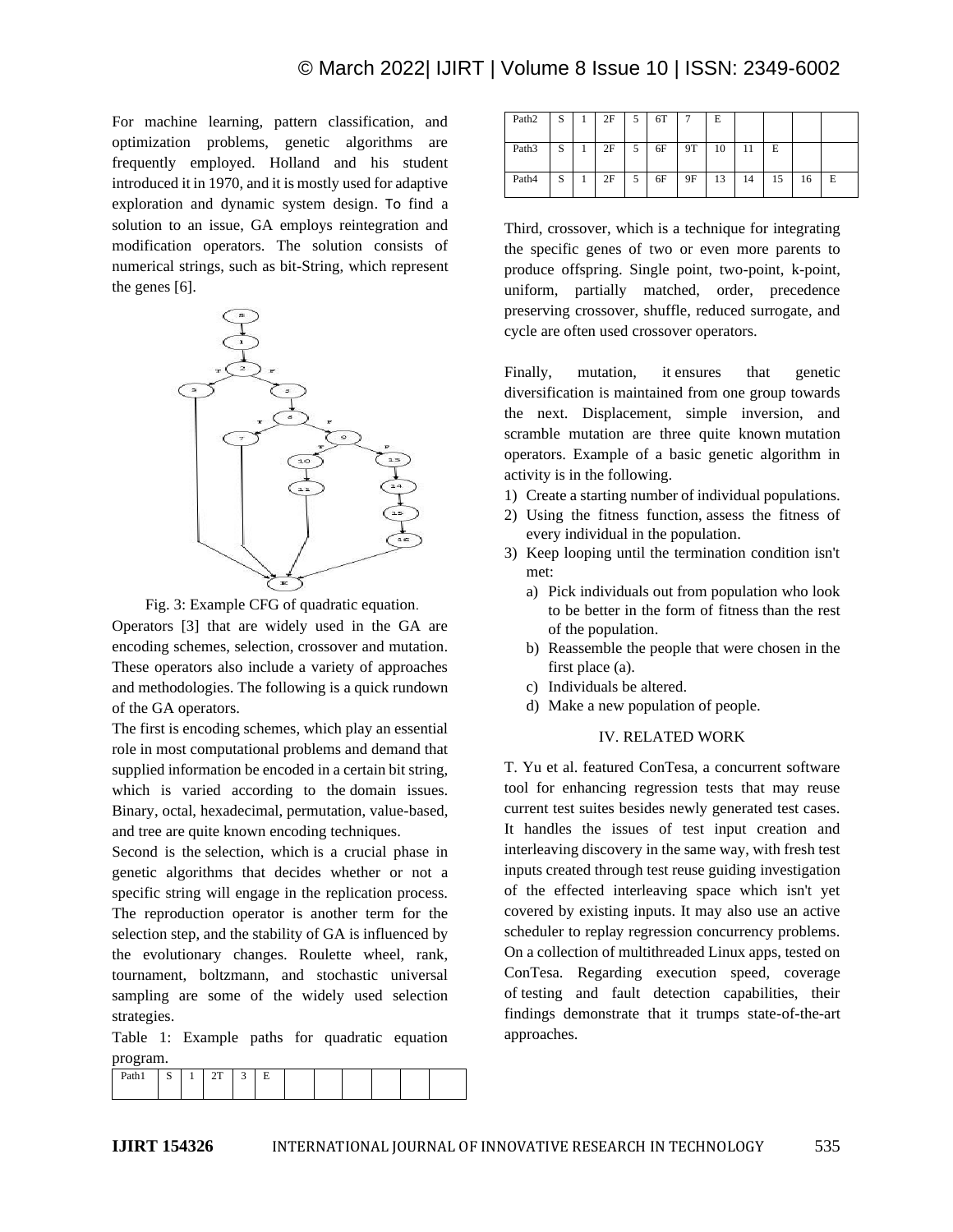



Z. Xu et al. provided a new structured technique for augmentation integrating different test case generation algorithms and varied configurations of possibly important elements and presented the findings of the first controlled experiment on test suite augmentation, as well as the first experiment of its kind to assess alternative test case creation approaches in the context of augmentation (genetic and concolic). Their findings contribute to the growing body of evidence that guided test suite augmentation approaches can be successful. The findings indicate important considerations for investigators and experimentalists when developing and testing guided test suite augmentation approaches. N. Chuaychoo et al. presented a genetic algorithmbased approach for generating test cases, in this the paths of the graph are determined by following path coverage criteria after a flow graph is constructed from the application source code. The genetic algorithm is then utilized to create test inputs. Finally, employed mutation testing to assess the test cases' efficiency. Experiments demonstrate that the tests provided by their technique are quite good at detecting flaws as well as based on the suggested technique, this research has built a test case generating tool.

Rijwan et al. proposed a novel approach for generating better automated test cases that combines mutation analysis with a genetic algorithm. GA operations mutation and Crossover are used to create these additional test cases. When calculating randomly produced test cases, the mutation score was very low, but when GA was applied to randomly generated test cases, the mutation score improved.



Fig. 5: Example for single point crossover technique. X. Yao et al. constructed a mathematical methodology for creating data for multiple route coverage testing then, to solve the established model, a multi population individual sharing genetic algorithm is provided, and the performance of the suggested technique is not only theoretically examined, but also to a variety of applications that are being tested. The results of the experiments demonstrated that the suggested technique greatly improves the rapidity with which test data may be generated for a variety of paths. Alsmadi developed and analysed a test case generation approach based on genetic algorithm principles to create test cases with high coverage of the paths tested or visited within the application and was able to test the overall sequence created by each test case by encoding the position of the controls (in contrast to the chromosomes) and displaying it in binary code. The aim the work has chosen is to generate a "new" test case each time.

#### V. PROPOSED WORK

In this proposed work, the algorithm shows the procedure of Genetic-RTA, fig.1 illustrates the process flow of the proposed system. It consists of three main components, test case generator, for generating test cases, time evaluator, for evaluating time, and test suite generator, for generating test suite. In the proposed work, genetic operators used are: selection, to select test cases. Crossover, to produce offspring. Mutation, to mutate the generated test cases. Fitness function, to collect the fittest ones. Quadratic equation program, fig.2 is represented as the motivating example, initially, it identifies the paths that exists in the program by analyzing each instruction and generates the Control Flow Graph (CFG) that consists of nodes and edges (line 1), fig.3 depicts its CFG and Table 1 shows its example paths of a program.

#### **Algorithm:** Genetic-RTA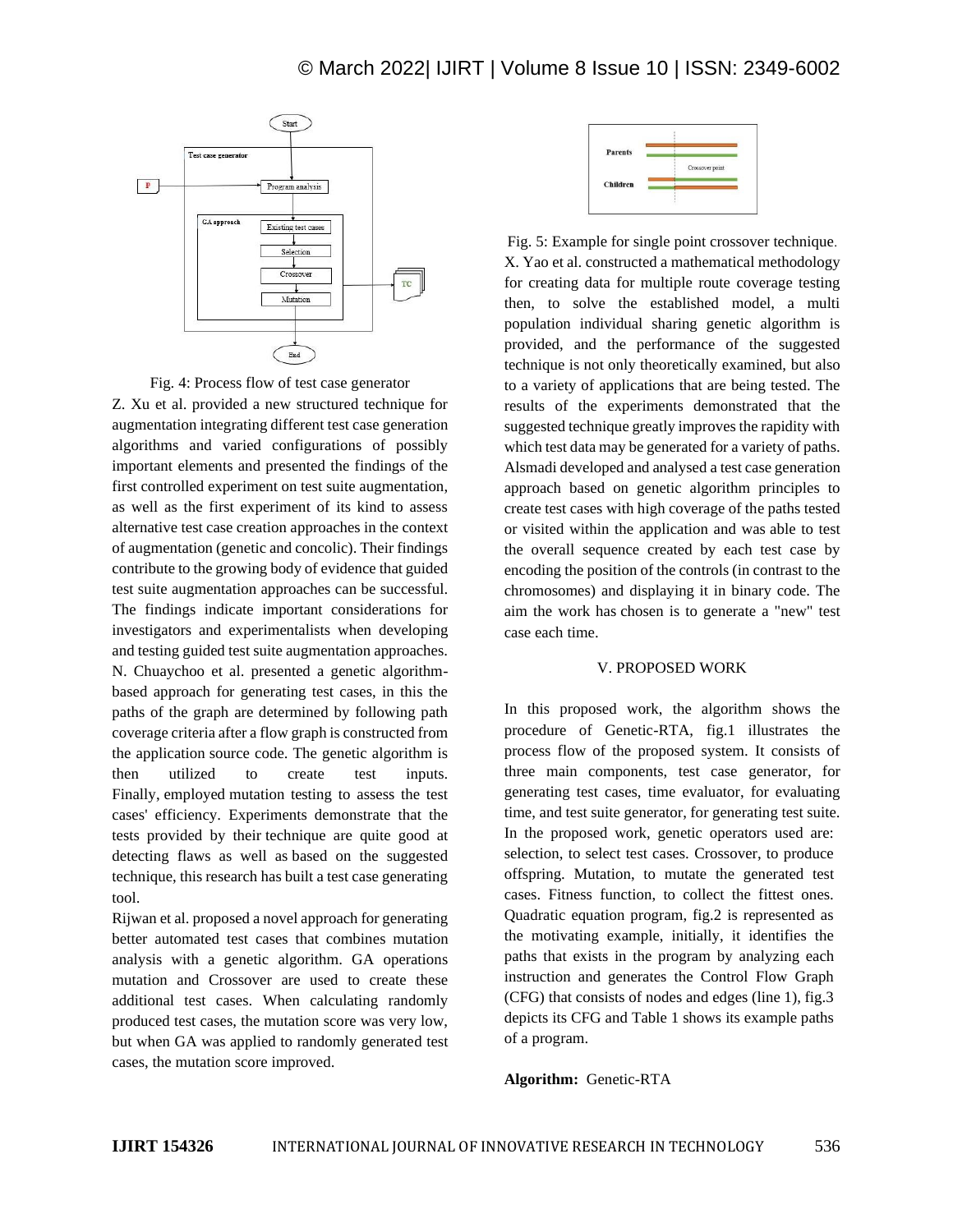Input: Program PG, existing test cases ET

Output: A new test suite T

| $1$ .           | Identify the path                                      |
|-----------------|--------------------------------------------------------|
|                 | 2. $T_{cr} = ET \# a set of existing test cases$       |
|                 | 3. $T = {\phi}$ // a set of newly generated test cases |
|                 | 4. $P = T_{cr}$ // population P                        |
|                 | $5 \t i = 0$                                           |
|                 | 6. loop                                                |
| $\tau$ .        | $P =$ Roulette wheel selection(P)                      |
| 8 <sub>1</sub>  | $P =$ Single point crossover(P)                        |
| 9.              | $P =$ Simple inversion mutation(P)                     |
|                 | 10. for each t in P                                    |
| 11.             | Concrete execution(PG, t)                              |
| 12.             | if t covers paths                                      |
| 13.             | $t_s$ = Fitness(t) // collection of test               |
|                 | cases for test suite $t_{\rm s}$                       |
| 14              | $T = T + t_s$                                          |
| 15.             | end if                                                 |
| 16 <sub>1</sub> | end for                                                |
| 17.             | $i = i + 1$                                            |
|                 | 18. until $i \ge n$                                    |
|                 | 19. arrange the collected test cases in an             |
|                 | ascending order                                        |
| 20.             | return T                                               |

Test case generator generates the test cases in two steps, as fig. 4 illustrates its process flow, firstly, it performs the program analysis [6,7]. In the second step, it uses the genetic algorithm approach to generate the test cases based on binary and value encoding scheme. In this, existing test cases are used as the initial population, then a selection process is performed to select the test cases from the initial test cases by using roulette wheel selection technique (line 7). After selecting, perform crossover on the

selected test cases to generate new test cases using single point crossover technique (line 8), fig.5 shows the example of crossover that, at a random location on both parent's genes, is chosen as the 'crossover point.' Between both the parent genes, bits towards the right from that location are exchanged. As a result, two individuals are generated, with each some genetic variation from both parents. To that, mutation process is performed to mutating the genes of the generated test cases for maintaining the diversity between the test cases by flipping of bits (at random positions) by using simple inversion mutation technique (fig. 6). From this process, new test cases are generated.

|                    | 1010010 |
|--------------------|---------|
| <b>Chromosomes</b> |         |
|                    | 1010110 |

| Fig. 6: Example for simple inversion mutation |  |
|-----------------------------------------------|--|
| technique                                     |  |

Time evaluator evaluates the time by assessing test cases in the concrete execution of the program under test and updates whether the path is covered or not. From this, it extracts the real time entry and exit of the test case. Similarly, it evaluates time for all the newly generated test cases and updates the status as covered or uncovered based on the program coverage (line 11).



Fig. 7: Process flow of test suite generator.

The test suite generator, fig. 7 illustrates its process flow, that generates the test suite, it calculates the fitness to the generated test cases which are covered by using the fitness function (line 13) in terms of maximum program coverage and minimum time in the first step. In the second step, it collects the fittest test cases from the first step and then in the third step it arranges those collected test cases in an order on the basis of time to reduce the testing cost of the program. From this process, it yields the test suite that can reduce the testing cost whenever the updated versions are tested, which helps the testers to consume less time in testing the product.

#### VI. EXPERIMENTAL SETUP

In this paper, the experimental setup was made on the 7 programs in which 6 are of the sequential programs and 1 is of the concurrent program to address our approach. Programs are listed in the following with its brief description.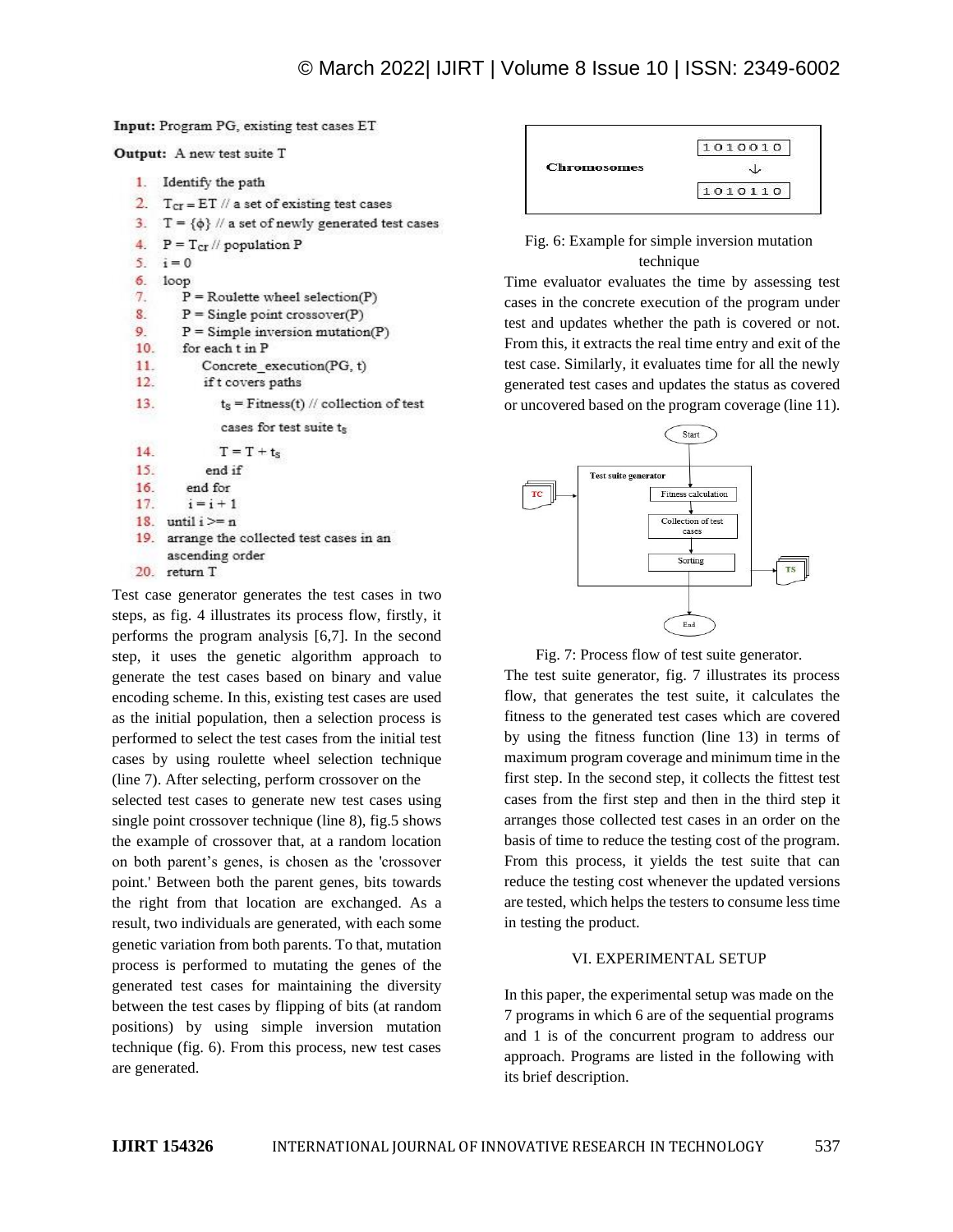Triangle classifier: the program determines whether or not the triangle's sides form a triangle. It identifies the triangle is isosceles, equilateral, or scalene assuming together make a triangle. Quadratic equation: the program takes three inputs and determines if the inputs may be combined to make a quadratic equation or not. It also discovers the roots of the problem if it constitutes a quadratic equation. Point circle: this program receives the positions of a point in the x-y Cartesian plane as well as the radius of a circle with the origin as its center. Then it determines if the point is within, outside, or on the circle's perimeter. Quadrant: the program intakes the points that coordinates and calculates the quadrant wherein the point lies. Even odd: the program consists of two threads that contain the logic of displaying even, odd numbers respectively, these are intercommunicated with one variable and provide the output accordingly.

Character classifier: the program that consists of one variable that can be determined whether the given character value is either integer or lower case or upper case. Anagram: the program contains two input variables which are of string data type, determines whether the given string is anagram or not.

Table 2: Identified input variables and paths by

| S.no           | Programs                | Predicted<br>input<br>variables | Identified<br>input<br>variables | Identified<br>paths |
|----------------|-------------------------|---------------------------------|----------------------------------|---------------------|
| 1              | Triangle<br>classifier  | 3                               | 3                                | 8                   |
| $\overline{c}$ | Quadratic<br>equation   | 3                               | 3                                | 4                   |
| 3              | Point<br>circle         | 3                               | 3                                | 3                   |
| 4              | Quadrant                | 2                               | 2                                | 4                   |
| 5              | Even odd                | 1                               | 1                                | 2                   |
| 6              | Character<br>Classifier |                                 |                                  | 4                   |
| 7              | Anagram                 | 2                               | 2                                | $\overline{c}$      |

Table 3: Program coverage of total test cases vs selected test cases.

| S.no | Programs            | Total test cases vs Selected<br>test cases<br>(Coverage) |
|------|---------------------|----------------------------------------------------------|
|      | Triangle classifier |                                                          |
|      | Quadratic equation  |                                                          |

| Point circle                |  |
|-----------------------------|--|
| <b>Ouadrant</b>             |  |
| Even odd                    |  |
| <b>Character Classifier</b> |  |
| Anagram                     |  |

This approach generated the test cases for all the above programs, initially, the existing test cases should be given and then repeatedly after testing the program, the previously generated test suite can be considered to choose the parents for generating additional test cases, that gives the highest possibility of obtaining the optimized test suite.

As well as, when considering all these test cases that are generated, gave the maximum coverage of the program, besides, the fact of capturing point is the selected test cases that are considered fittest, also provide the same coverage with the least amount of time.

Table 2, illustrates the variables that are predicted from the program manually in column 2, in column 3,4 the identified variables and paths for the programs under test by Genetic-RTA respectively. Table 3 depicts the program coverage that is obtained from this approach, which gives the equal  $(=)$  coverage for both the total test cases and the selected test cases in column 3, table 4 shows the total time taken for concrete execution of programs under test that presents the difference between both the perceptions. Table 4: Total execution time for both total test

| S.no           | Programs                | Total test cases<br>(Execution time)<br>in sec) | Selected test<br>cases<br>(Execution time<br>in sec) |  |  |
|----------------|-------------------------|-------------------------------------------------|------------------------------------------------------|--|--|
|                | Triangle<br>classifier  | 8.5666E-3                                       | 8.724E-4                                             |  |  |
| $\overline{c}$ | Ouadratic<br>equation   | 5.2116E-3                                       | 3.125E-4                                             |  |  |
| 3              | Point<br>circle         | 3.629E-3                                        | 2.064E-4                                             |  |  |
| 4              | Ouadrant                | 4.533E-3                                        | 2.463E-4                                             |  |  |
| $\overline{5}$ | Even odd                | 0.4291                                          | 0.0313                                               |  |  |
| 6              | Character<br>Classifier | 4.502E-3                                        | 5.532E-4                                             |  |  |
|                | Anagram                 | 0.01972                                         | 5.920E-5                                             |  |  |

cases and selected test cases.

Table 5: Comparison of coverage and execution time for existing vs new method.

| S.no | Programs               | Existing vs<br>New method<br>(Coverage $\uparrow$ ) | Existing vs New<br>method<br>(Executing Time in<br>sec $\perp$ |  |  |  |
|------|------------------------|-----------------------------------------------------|----------------------------------------------------------------|--|--|--|
|      | Triangle<br>classifier |                                                     | $N(1.08E-3)$                                                   |  |  |  |